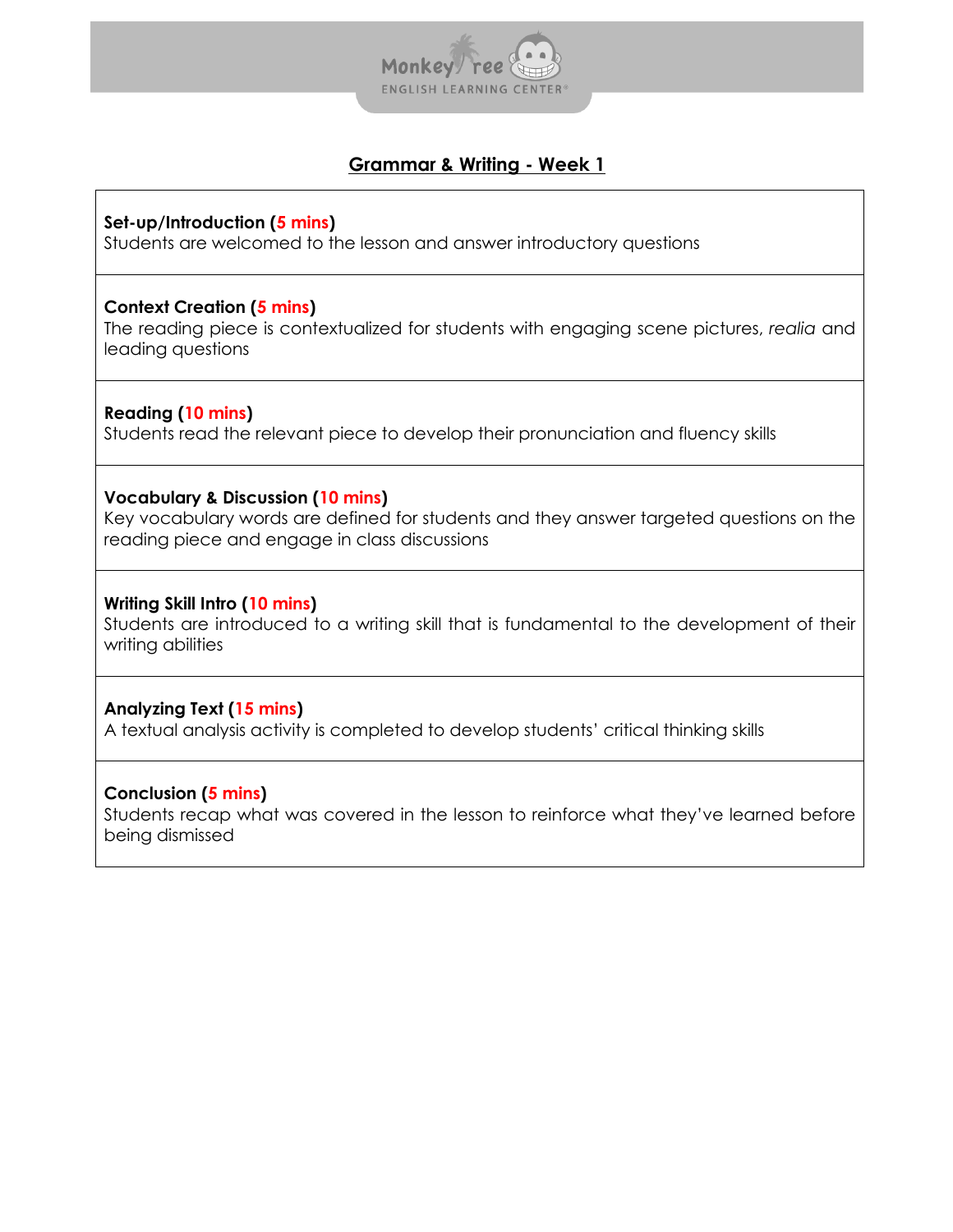

#### **Set-up/Introduction (5 mins)**

Students are welcomed to the lesson and answer introductory questions

#### **Grammar Context (10 mins)**

A key grammar concept is contextualized with stimulating visuals and example sentence structures

#### **Grammar Concept (10 mins)**

Students are given a comprehensive explanation as to the meaning, form, pronunciation and appropriacy of the grammar concept

#### **Notes (10 mins)**

Grammar notes are completed by students to formalize the rules and usage of the grammar concept

#### **Workbook (20 mins)**

A variety of concept-checking workbook activities are completed by students to assess and solidify their understanding of the grammar concept

#### **Conclusion (5 mins)**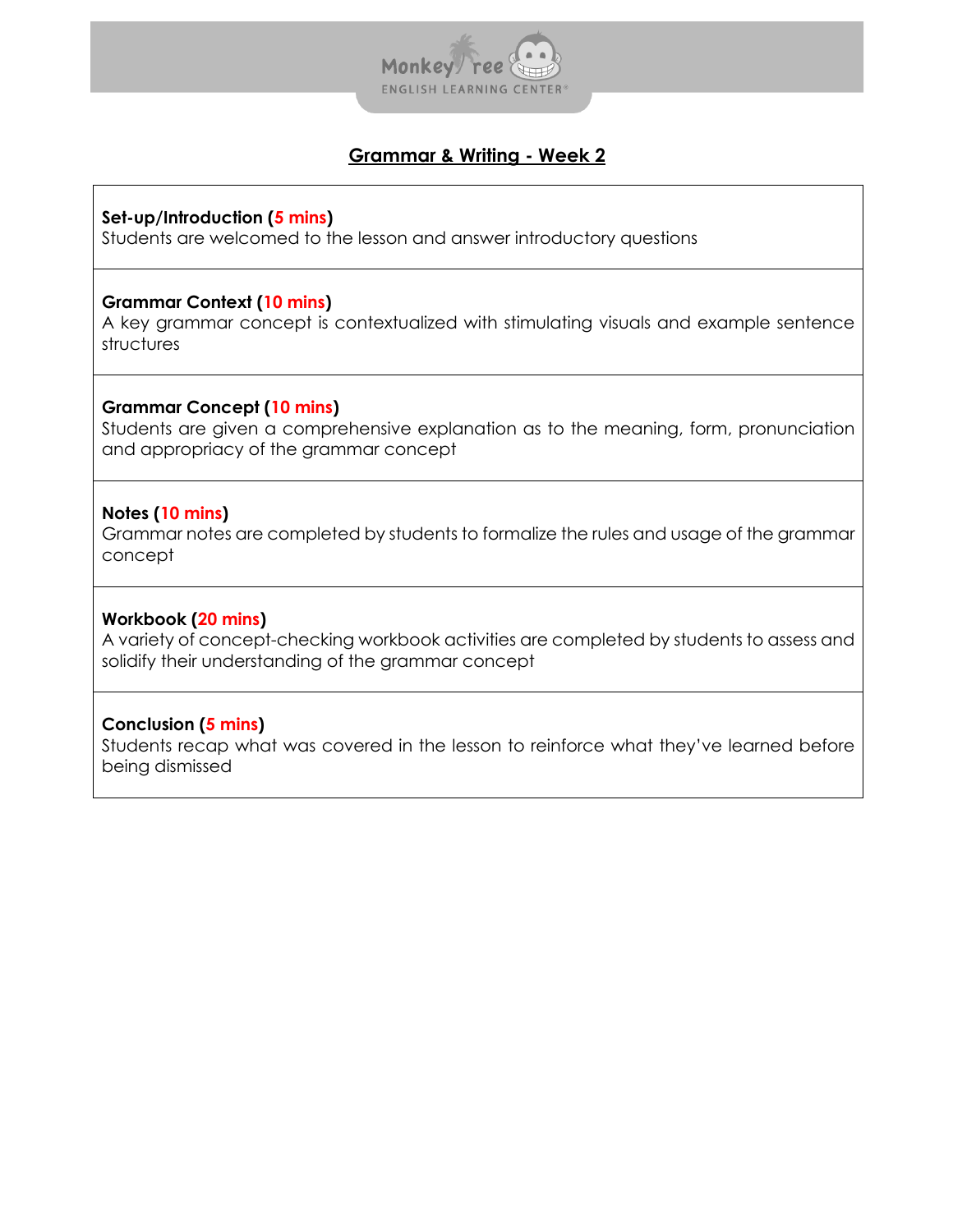

#### **Set-up/Introduction (5 mins)**

Students are welcomed to the lesson and answer introductory questions

#### **Journal Time/Free Write Context (10 mins)**

Students are encouraged to be creative and develop their writing confidence in a freewrite activity

### **Writing Skill Review (10 mins)**

The writing skill is reviewed and reinforced for students so that they're confident for upcoming tasks

### **Writing Skill Practice (10 Mins)**

Students are guided through workbook activities that assess their understanding of the writing skill

#### **Grammar Review (10 mins)**

A comprehensive grammar review is offered to deepen students' understanding of the grammar concept

## **Grammar Practice (10 mins)**

A concept-checking workbook activity is completed by students to assess and solidify their understanding of the grammar concept

## **Conclusion (5 mins)**